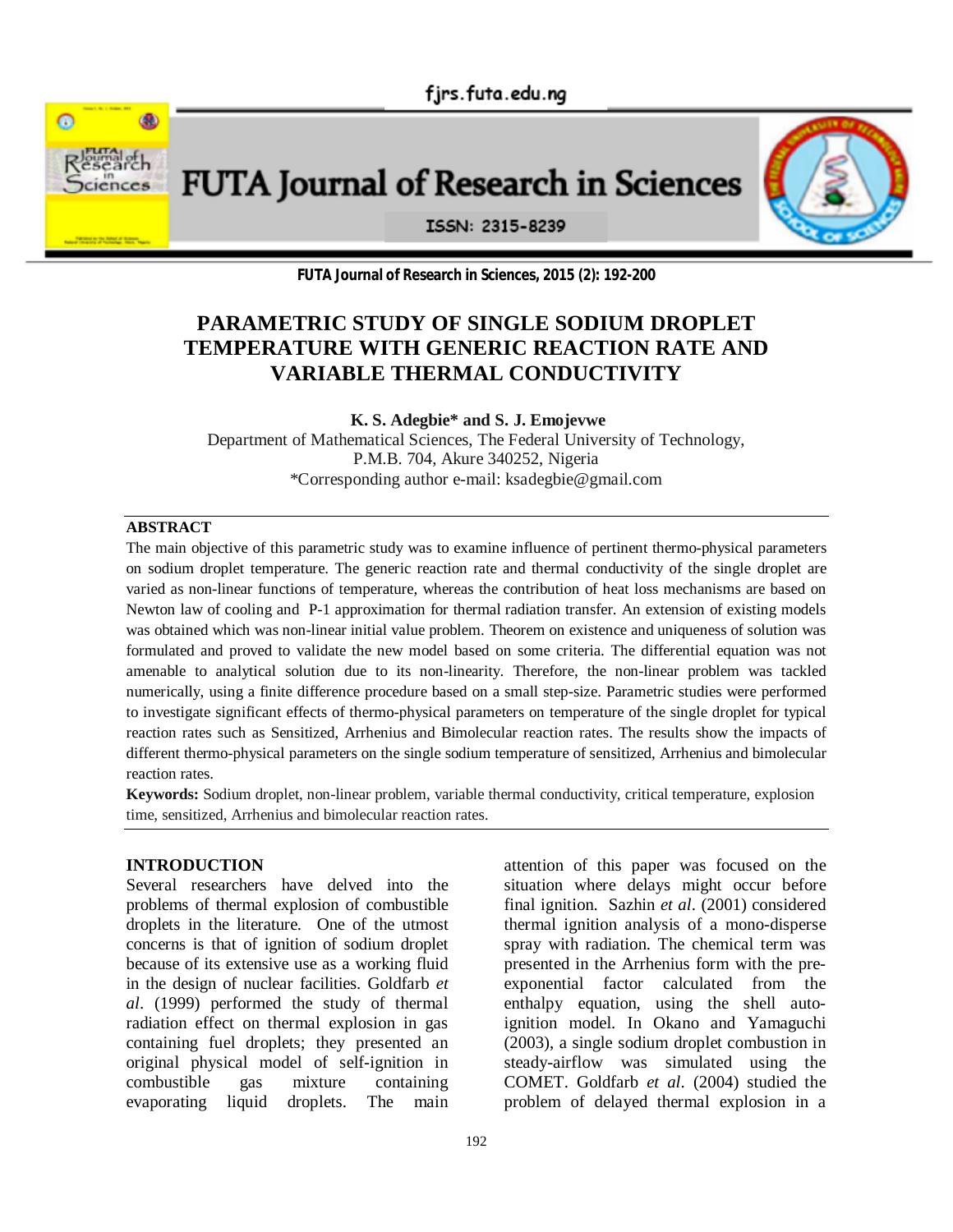flammable gas mixture with addition of volatile fuel droplets based on the asymptotic method of integral manifolds. The results of the analysis were applied to the modelling of thermal explosion in diesel engines. Sazhin (2006) reviewed recent developments in modelling the heating and evaporation of fuel droplets and identified unsolved problems. The numerical analysis of droplets heating using the effective thermal conductivity model was based on the analytical solution of the heat conduction equation inside the droplet. This approach was shown to have advantages compared with the approach based on the numerical solution of the same equation both from the point of view of accuracy and computer efficiency. Goldfarb *et al*. (2007) investigated the dynamics of thermal explosion in a fuel droplets/air mixture using the geometrical version of the method of integral manifolds. The relevant parametric regions of the system were analysed, and explicit analytical formulae for the ignition delay in the presence of thermal radiation were derived. It was shown that the effect of thermal radiation could lead to considerable reduction of the total ignition delay time.

Although basic research on droplet combustion has been conducted, some questions that arose from these previous studies (Makino, 2003; Makino and Fudaka, 2005; Makino, 2006; Alao *et al*., 2011) suggested the need for further investigations. Makino (2003) examined the theory and experimental comparisons of the ignition delay and limit of ignitability of a single sodium droplet. He concluded that, the ignitable range expand with increasing temperature and decreasing Nusselt number. Makino and Fudaka (2005) studied ignition and combustion of a single sodium droplet experimentally by using a falling droplet. It was established that the ignition delay time increases first gradually and then rapidly, with decreasing initial temperature and/or oxygen concentration and reached the limit of ignitability. Okoya (2006) considered the effect of heat loss on the problem studied by Varatharajan and Williams (2000). Mostly analytical investigations of the simplified model using standard Semenov' techniques were presented. The analytical method provided expressions for criticality and the

parameters were investigated. In addition, Makino (2006) considered both theoretical and experimental analyses on ignition delay and limit of ignitability for sodium pool. In order to evaluate the appropriateness of the theory, experimental comparisons were conduced, using experimental data in the literature. It was demonstrated that there exists a fair degree of agreement between the experimental and analytical results, as far as the trend and approximate magnitude are concerned, in spite of difference in experimental conditions and several assumptions made in the analysis. Adegbie (2008) studied the properties of solutions to a system of coupled non-linear ordinary differential equations arising from thermal explosion in a combustible gas containing fuel droplets with generalized temperature dependent reaction rate. Theorems on the properties of solutions to the new physical model problem such as existence and uniqueness, concavity and convexity were formulated based on some criteria and the proofs of the theorems were established accordingly. Analytical solutions for combustible gas temperature and fuel droplet radius were obtained based on some reasonable assumptions and approximations. The results revealed effects of varying different dimensionless parameters and different dynamic behaviours are reported. Adegbie (2009) examined property of solutions to a system of ordinary differential equations arising from thermal explosion of combustible dusty gas containing fuel droplet with generic reaction rate. Theorems on the qualitative properties of new system of equations governing the physical model were stated and proved respectively. Closed-form solutions were obtained based on quadratic approximations to the Arrhenius terms under realistic conditions. The results revealed that the delay before ignition depend significantly on interphase heat exchange parameter and energy needed to transfer heat from gas phase to solid phase parameter. In another development, Alao *et al*. (2011) investigated the effect of thermal radiation on ignition time and critical temperature of a single sodium droplet. The results showed that the inclusion

transition points. Also, the different qualitative effects of varying the dimensionless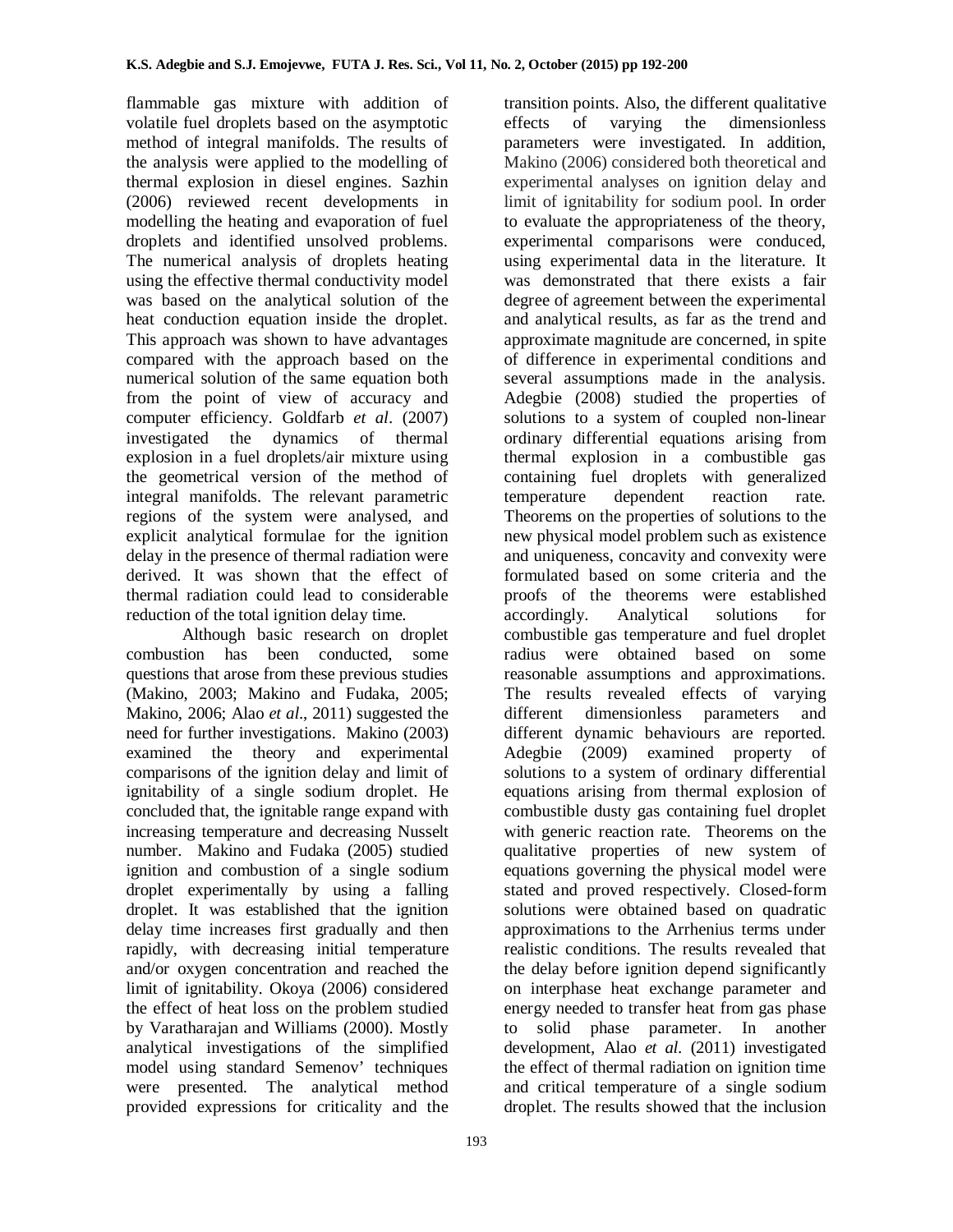of additional heat sink mechanism, i.e. radiative heat loss, significantly delayed the ignition time and reduced the critical temperature with respect to results of Makino (2003). Saravanan *et al*. (2012) investigated ignition behaviour of sodium droplets in the atmospheric air numerically with two available models of pre–ignition stage combustion. Rao *et al*. (2012) analysed quasisteady sodium droplet combustion in convective environment using the Finite Volume Method (FVM). Adegbie (2013) extended the problem of thermal explosion in combustible gas mixtures containing fuel droplets to permit a more general temperature dependent rate of reaction for most typical practical reactions under physically reasonable assumptions. The results revealed that the existence of thermal radiation and numeric exponent play significant roles in the thermal stability of combustible gas mixture, which is of great importance for combustion and explosion industry safety. Recently, Sathiah and Roelofs (2014) considered numerical modelling of single sodium droplet combustion. The model predictions of falling velocity and burned mass were in good agreement with experimental data. Additionally, parametric studies were performed to investigate the effects of initial droplet diameter, temperature and oxygen concentration on burning rate and on ignition time delay.

This present study examines parametric analysis of new model for sodium droplet temperature accounting for generic reaction rate and variable thermal conductivity in the presence of convective and radiative heat losses, which none of the previous studies took into consideration. The resulting governing equation is highly non-linear ordinary differential equation. Theorem on existence and uniqueness of solution to validate the new model is adequately formulated and proved respectively based on some criteria. Consequently, a numerical technique known as a finite difference procedure based on a small step-size is employed to solve the governing equation due to its non-linearity. Parametric studies are performed to investigate the effects of thermophysical parameters on temperature of the

single droplet for typical reaction rates such as Sensitized, Arrhenius and Bimolecular reaction rates.

# **MATHEMATICAL FORMULATION OF THE PROBLEM**

Recent advancement in reactor design is focused on construct of sodium cooled fast reactor. The novel development is essential because liquid sodium has excellent thermophysical properties which are responsible for its extensive use as a coolant in the design of nuclear reactor facilities. However, hazardously reaction can occur when liquid sodium droplet is exposed to air or water. The surface reaction is considered between *Na* (subscript F) and  $O_2$  (subscript o), producing  $Na<sub>2</sub>O$ , , according to

 $v_F F + v_o O \rightarrow v_p P$  with generating heat  $q^O$  per

unit mass of Na, where  $v_i$  is the stoichiometric coefficient. For the safety of a sodium cooled fast reactor, sodium-air reactions should be prevented. To prevent and to mitigate the consequences, thermal explosion of sodium droplet, it is essential to understand various physical phenomena involved in a sodium-air reactions. The present study extends the problem on ignition of a single sodium droplet taken into account generic reaction rate and variable thermal conductivity in the presence of convective and radiative heat losses. The contributions of the convective and radiative heat losses are based on Newton law of cooling and P-1 approximation for thermal radiation transfer respectively. The resulting governing equation is highly non-linear differential equation, which is extension of previous models Makino (2003) and Alao *et al*. (2011), is given as

$$
\frac{4}{3}\pi r_s^3 \rho_F c_p \frac{dT}{dt} = 4\pi r_s^2 q^0 V_F W_F \left(\frac{\rho_s Y_0}{W_0}\right)^n B_s(T) - Q_C - Q_R
$$
\n
$$
T(0) = T_0, \qquad (2)
$$
\n(1)

where,  $r<sub>s</sub>$  is the radius of single sodium droplet,  $\rho$  is the density,  $c_p$  is the specific heat,  $T$  is the droplet temperature,  $T_0$  is the temperature in an oxidizing atmosphere with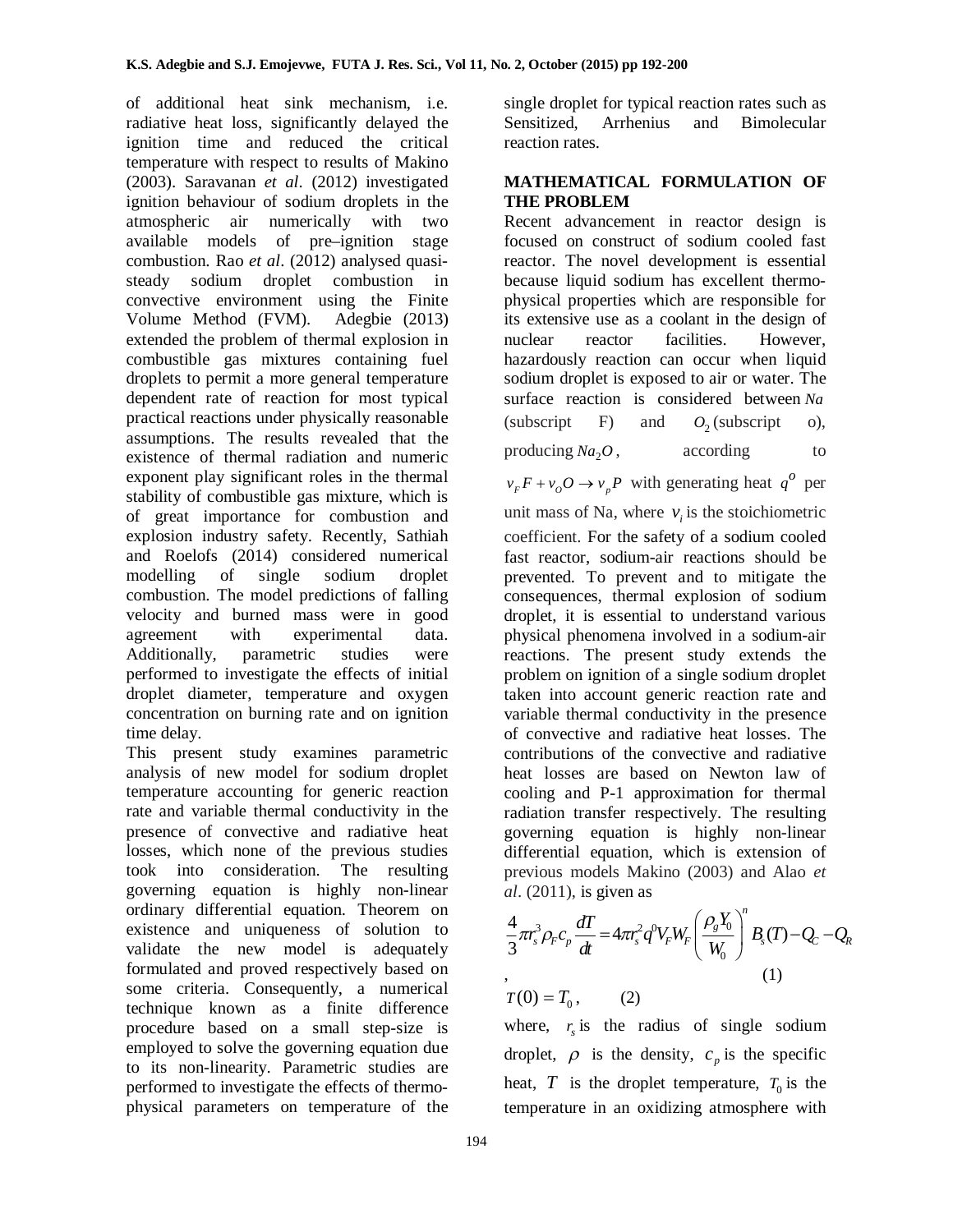$T_{\infty}$  ( $\leq T_0$ ) and oxygen mass fraction  $Y_0$ . t is the time,  $q^0$  is the heat generated per unit mass of *Na* , *V* is the stoichiometric coefficient, *W* is the molecular weight,  $B_s$  is the preexponential or frequency factor of the "global" surface reaction with the activation energy *E* , *R* is the universal gas constant,  $Q_C$  and  $Q_R$ are convective and radiative heat loss respectively. The generic reaction rate, which is varied and only considered as non-linear function of temperature, is presented in the form (see Adegbie (2013) and Okoya (2006))

$$
B_s(T) = B_{s0} \left(\frac{T}{T_0}\right)^m \exp\left(\frac{-E}{RT}\right), \quad (3)
$$

where  $B_{s0}$  is pre-exponential factor at initial, *E* is the activation energy, *R* is the universal gas constant, *m* is the numeric exponent depicting typical reaction rate. The contribution of convective heat loss is due to Newton law of cooling which is given as (see Adegbie (2013))

$$
Q_C = 4\pi r_s^2 h(T - T_\infty),
$$
 where  

$$
h = \frac{Nu\lambda_s}{2r_s}.
$$
 (4)

It is pertinent to note that thermal conductivity of both monatomic and polyatomic gases is proportional to  $\sqrt{T}$  (see Adegbie, 2008; 2013) for details). Therefore, in this study we assume thermal conductivity of sodium gas as nonlinear function of temperature in the form

$$
\lambda_g(T) = \lambda_{g0} \left(\frac{T}{T_0}\right)^r. \quad (5)
$$

where  $\lambda_{g0}$  is thermal conductivity at initial temperature and *r* is numeric exponent.

Hence, the convective heat loss term can be written as

$$
Q_{C} = 4\pi r_{s}^{2}h(T - T_{\infty}) = 2\pi r_{s}Nu\lambda_{g0}\left(\frac{T}{T_{0}}\right)^{r}\left(T - T_{\infty}\right)
$$
  
, (6)

where *h* is the heat transfer coefficient, *Nu* is the Nusselt Number. Likewise, the radiative heat loss is given as (see Adegbie (2013) and Alao *et al*. (2011))

$$
Q_r = 4\pi r_s^2 \sigma \left( T^4 - T_\infty^4 \right), \quad (7)
$$

where  $\sigma$  is the Stefan-Boltzmann's constant

Now,   
introducing the following  
dimensionless variables:  

$$
\theta = \frac{T - T_0}{\varepsilon T_0}, \ \varepsilon = \frac{RT_0}{E}, \ \tau = \Delta t \text{ where}
$$

$$
\frac{1}{\Delta} = \frac{2r_s \rho_F c_p T_0}{6B_s q^0 V_F W_F} \cdot \left(\frac{W_0}{\rho_s Y_o}\right)^n \cdot \left(\frac{RT_0}{E}\right) \exp(E/RT_0)
$$

$$
\approx 8
$$

Here  $\theta$ ,  $\varepsilon$  and  $\tau$  are dimensionless temperature, reduced activation energy and time respectively. The dimensionless form of equations (1) and (2) in conjunction with equations (3), (6) and (7) are obtained as

$$
\frac{d\theta}{dt} = (1 + \theta)^m \exp\left(\frac{\theta}{1 + \theta}\right) + (1 + \theta)^r (\gamma + \theta) + (\theta^s (1 + \theta)^4 - \delta^s),
$$
\n
$$
\theta = 0
$$
\n
$$
(0)
$$

The dimensionless governing equation is defined by four dimensionless parameters:

$$
\gamma = \frac{6Nu}{(2r_s)^2 \Delta \rho_F c_p} \frac{\lambda_{g0}}{T_0 - T_\infty} \left(\frac{E}{RT_0}\right), \quad \alpha = \frac{6Nu}{(2r_s)^2 \Delta \rho_F c_p},
$$
\n
$$
\beta^* = \frac{6\sigma}{(2r_s)\Delta \rho_F c_p R}, \qquad \beta^* = \frac{6\sigma}{(2r_s)\Delta \rho_F c_p RT_0^2}
$$
\n(11)

Here,  $\gamma$  is convective heat loss parameters,  $\alpha$ is the heat loss parameter via thermal conductivity,  $\beta^*$  and  $\delta^*$  are modified parameters responsible for the contribution of the thermal radiation, Nusselt number  $Nu = 2r_s h / \lambda_{g0}$ . In the limit of large activation energy (i.e.  $\varepsilon \to 0$ ), it is imperative to note that equation (9) without  $\gamma$ ,  $\beta^*$  and  $\delta^*$ coincides with that of Semenov's classical thermal explosion problem, Frank-Kamenetskii (1969). Whenever  $\beta^* = \delta^* = 0$ (i.e. radiative heat loss is neglected) and  $\varepsilon \to 0$  equation (9) is similar to the model in Makino (2003). Likewise, when  $m = 0$  and  $\theta$ is asymptotically expanded to  $o(\varepsilon^2)$  with constant thermal conductivity, we obtain equation (2.2) in Alao *et al*. (2011).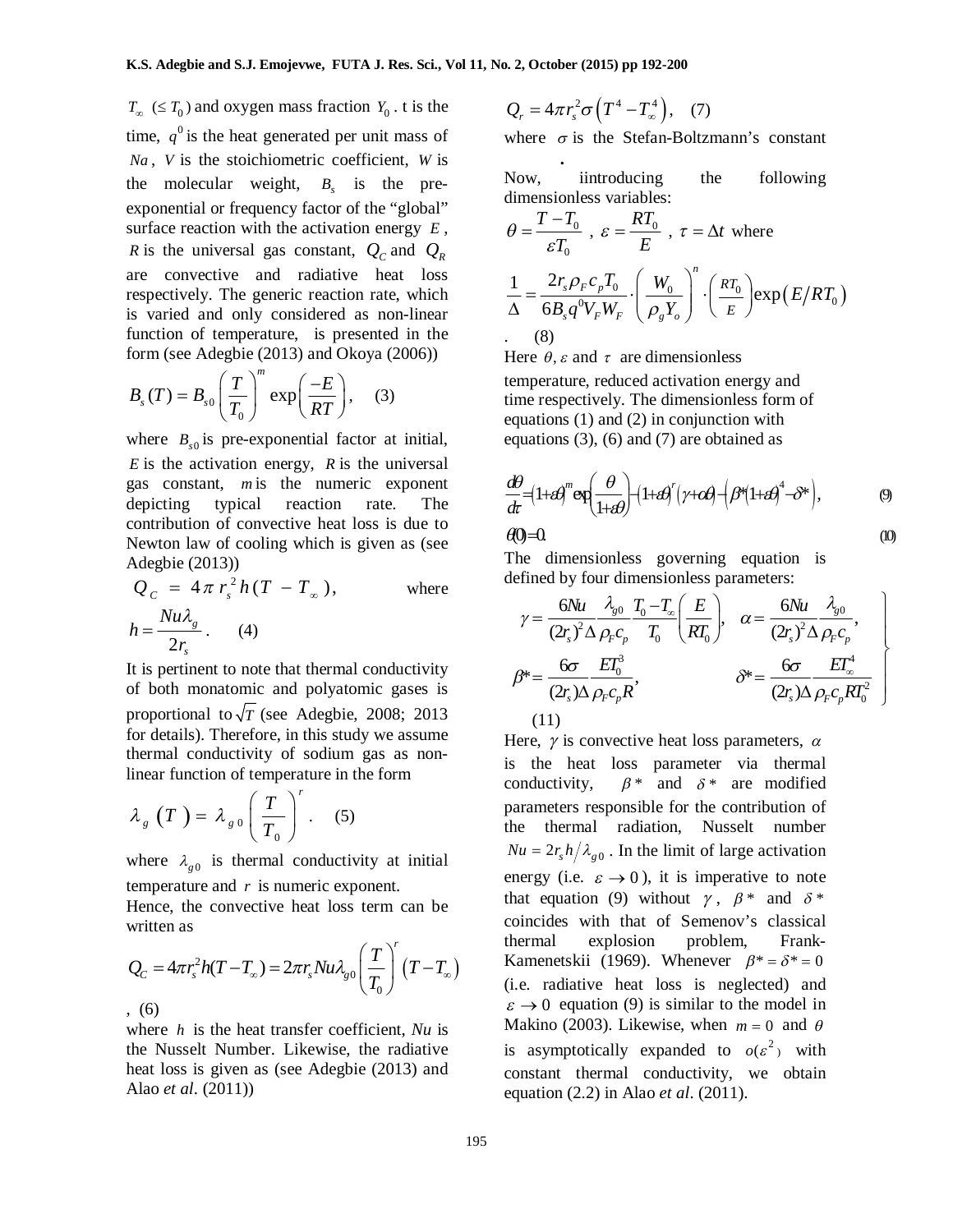# **EXISTENCE AND UNIQUENESS OF SOLUTION**

The aim of this section is to show that the initial value non-linear differential equation (9) and (10) governing the new model is wellposed. This is done by formulating theorem on existence and uniqueness of solution based on some criteria and adequately delineated the proof to validate the model see Adegbie (2008) for details.

# **THEOREM**:

Let

$$
G = \{ (\tau, \theta) : 0 \le \tau \le a, 0 \le \theta \le b \} \quad (12)
$$
  
and  

$$
H = \{ 0 \le \alpha \le c_1, 0 \le \beta^* \le c_2, 0 \le \delta^* \le c_3, 0 \le \gamma \le c_4 \}
$$
  
. (13)

If *G* and *H* hold where *a b*, and  $c_i$ ,  $i = 1,2,3,4$  are finite real constants. Then for  $\varepsilon \geq 0$  and *m*,  $r \varepsilon \Re$ , there exists a unique solution of non-linear differential equation (9) which satisfies the initial condition (10).

#### **PROOF:** Let

$$
f(\tau,\theta)=(1+\theta)^{m}\exp\left(\frac{\theta}{1+\theta}\right)+(1+\theta)^{r}(\gamma+\theta)^{r}(\theta+\theta)^{4}-\theta^{*}.
$$
\n(14)

It is obvious that  $f(\tau, \theta)$  is continuous in *D* and bounded on *D* . This implies that there exists a real number  $M > 0$  such that

 $M = s\nu f(\tau, \theta)$ *D*

$$
=(1+\epsilon b)^{m} \exp\left(\frac{b}{1+\epsilon b}\right) - (1+\epsilon b)^{r} (c_{4}+c_{1}b) - (c_{2}(1+\epsilon b)^{4}-c_{3}).
$$
\n(15)

That is

 $|f(\tau,\theta)| \leq M$ .

(16)

Now,  $f(\tau, \theta)$  is continuously differentiable in *D* and bounded there. Then there exists a real number  $K, 0 \le K < \infty$ , such that

$$
\left|\frac{\partial f(\tau,\theta)}{\partial \theta}\right| \leq K, \quad (17)
$$

where

$$
K = \sup_{D} \left| \frac{\partial f(\tau, \theta)}{\partial \theta} \right| = \left( 1 + m\varepsilon + m\varepsilon^{2}b \right) \left( 1 + \varepsilon b \right)^{m-2} - \exp\left( \frac{b}{1 + \varepsilon b} \right)
$$

$$
- \left( (r+1)c_{1}\varepsilon b + (c_{1} + r\varepsilon c_{4}) \right) \left( 1 + \varepsilon b \right)^{n-1} - 4c_{2}\varepsilon \left( 1 + \varepsilon b \right)^{4} \ge 0
$$

$$
(18)
$$

Therefore,  $f(\tau, \theta)$  is Lipschitz continuous in *D* . Hence, there exists a unique solution of non-linear differential equation (9) which satisfies initial condition (10).

### **NUMERICAL COMPUTATION**

The equations (9)-(10) arising from ignition of a combustible single sodium droplet is nonlinear initial value problem and does not possess closed form solutions. Therefore, we investigate temperature behaviour of the model numerically using a finite difference procedure based on a small step-size. Consequently, parametric studies are performed from the numerical results obtained to investigate the effects of pertinent thermophysical parameters on temperature of the single sodium droplet as shown in Figures below.

# **NUMERICAL RESULTS**

The results in Figures 1-5 reveal the effects of pertinent thermo-physical parameters on single sodium droplet temperature for sensitized, Arrhenius and bimolecular reaction rates. In Figures 1- 4, we observe significant reduction in the sodium droplet temperature for typical sensitized, Arrhenius and bimolecular reaction rates whenever thermophysical parameters are increasingly varied whereas in Figure 5 it is obvious that increase in modified radiative heat loss parameter  $\delta$  \* causes a noticeable increment in sodium droplet temperature.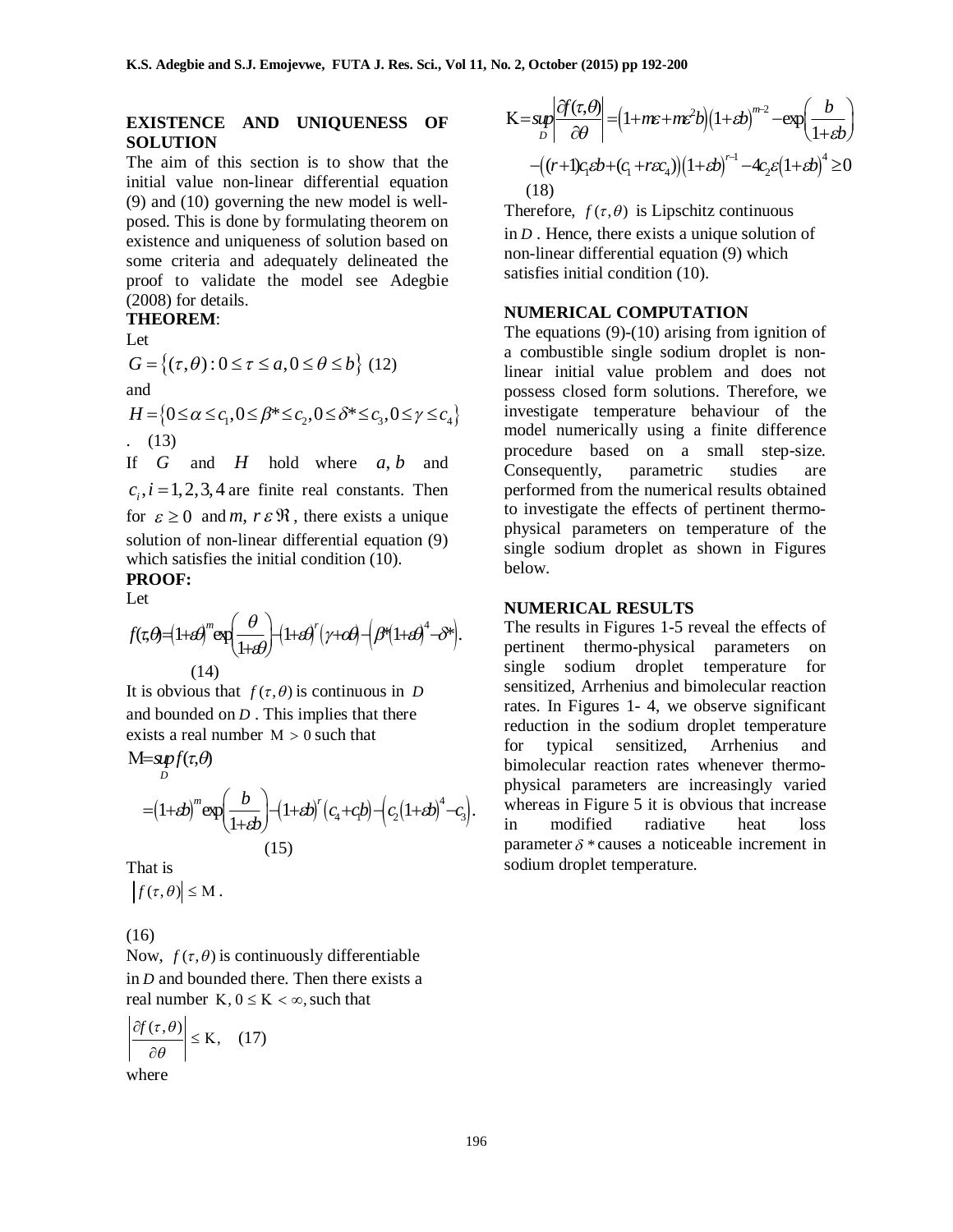

**Fig.1. Variation of reduced activation**  energy  $\varepsilon$  on sodium droplet temperature **when**  $m = (-2, 0, 0.5)$ .



t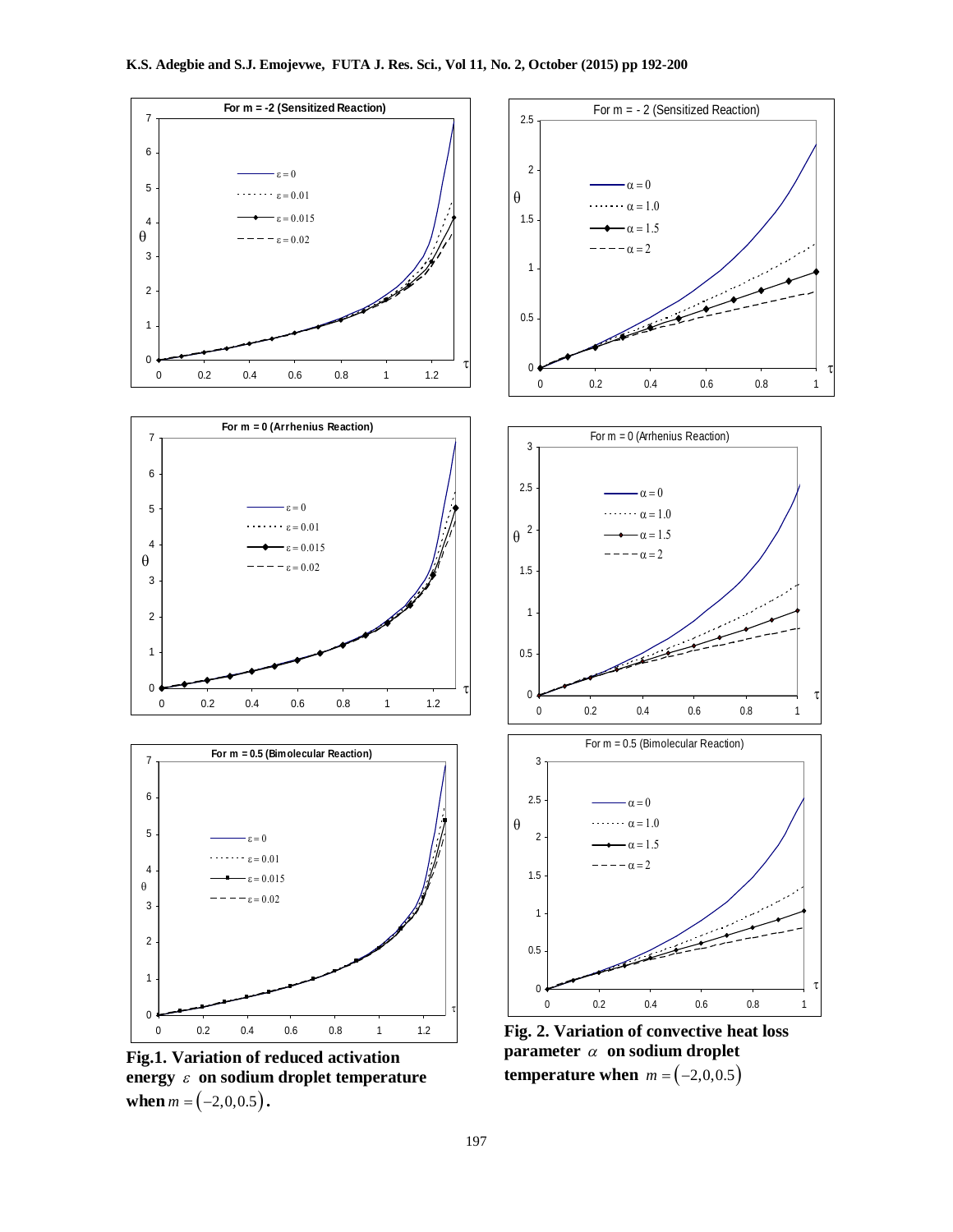

**Fig. 3. Variation of convective heat loss parameter**  $\gamma$  on sodium droplet temperature **when**  $m = (-2, 0, 0.5)$ 



**Fig. 4. Variation of radiative heat loss**  parameter  $\overline{\beta}^*$  on sodium droplet **temperature when**  $m = (-2,0,0.5)$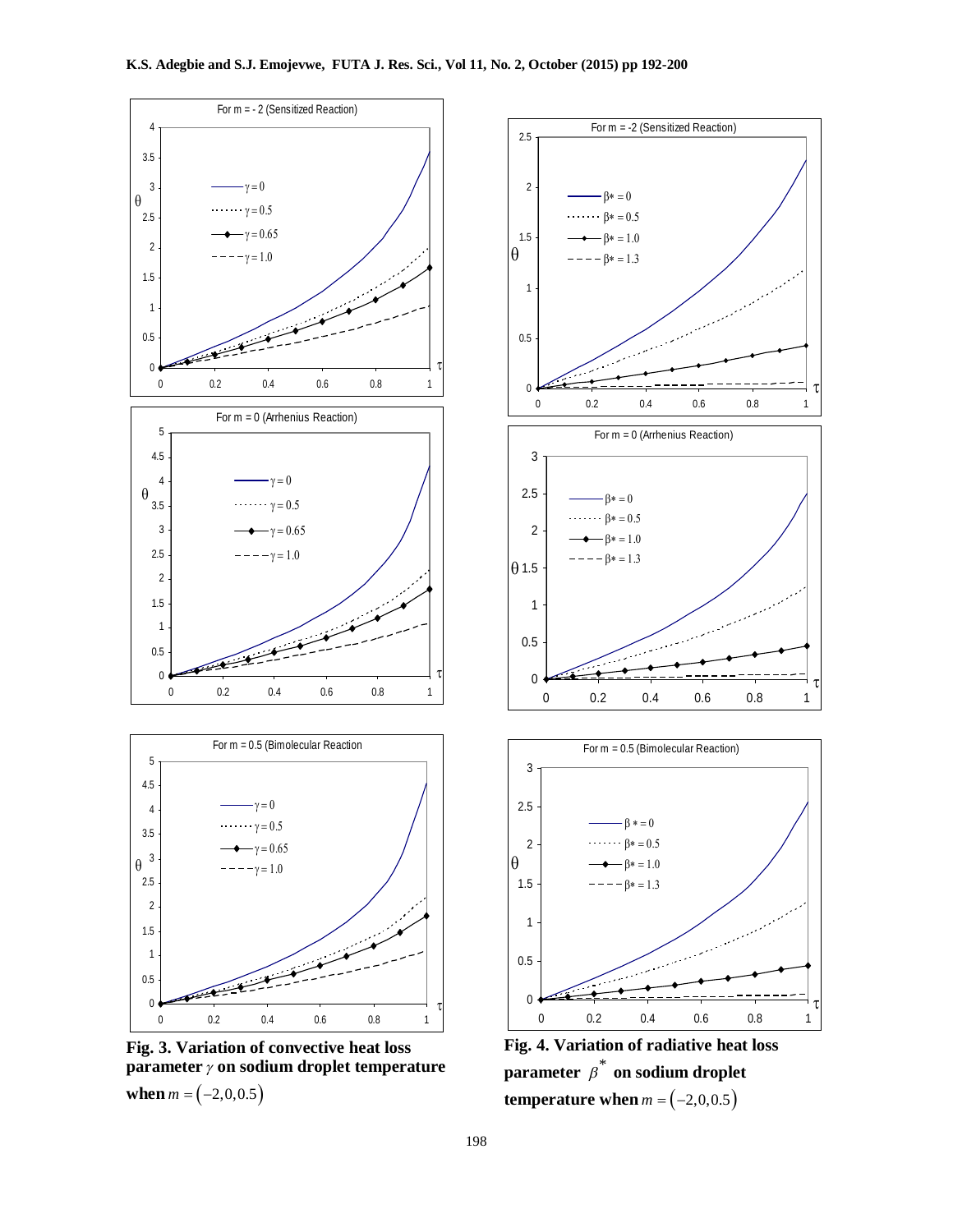



# **CONCLUSION**

In this study, the problems on ignition of a single sodium droplet have been extended to permit a more general reaction rates and variable thermal conductivity in the presence of both convective and radiative heat losses. The new model was considered under physically reasonable assumptions in order to obtain information which is useful for safety measures in nuclear reactor facilities. The mathematical formulation involves a highly non-linear ordinary differential equation. The questions relating to properties of solution such as existence and uniqueness of solution to validate the model was adequately answered by formulating theorem and establishing the proof respectively. The nonlinear initial value problem governing the dynamical model was solved numerically. Numerical results were presented graphically for sensitized, Arrhenius and bimolecular reaction rates respectively. The effects of varying pertinent dimensionless thermophysical parameters were also reported. The study revealed the importance of thermophysical parameters in regulating the temperature of sodium droplet as coolant in nuclear reactor facilities to prevent and to mitigate the consequences of hazardous events. Likewise, the study is essential to understand various physical phenomena involved in a sodium-air reactions.

# **REFERENCES**

- **Adegbie, K. S**. (2008). A mathematical model of thermal explosion in a combustible gas containing fuel droplets. Ph.D Thesis, LAUTECH, Ogbomoso, Nigeria
- **Adegbie, K. S.** (2008). Some remarks on Arrhenius power-law model for thermal explosion in a combustible gas mixture containing fuel droplets*.*  Ife Journal of Sciences 10 (1): 358−370
- **Adegbie, K. S**. (2009). On the property of solutions to a system of equations modelling thermal explosion in combustible dusty gas containing fuel droplets with Arrhenius power-law model. Journal of Nigerian Association of Mathematical Physics 14:135−150
- **Alao, F. I., Adegbie, K. S. andLawal, M. O.** (2011). Effect of thermal radiation on ignition time and ritical temperature of a